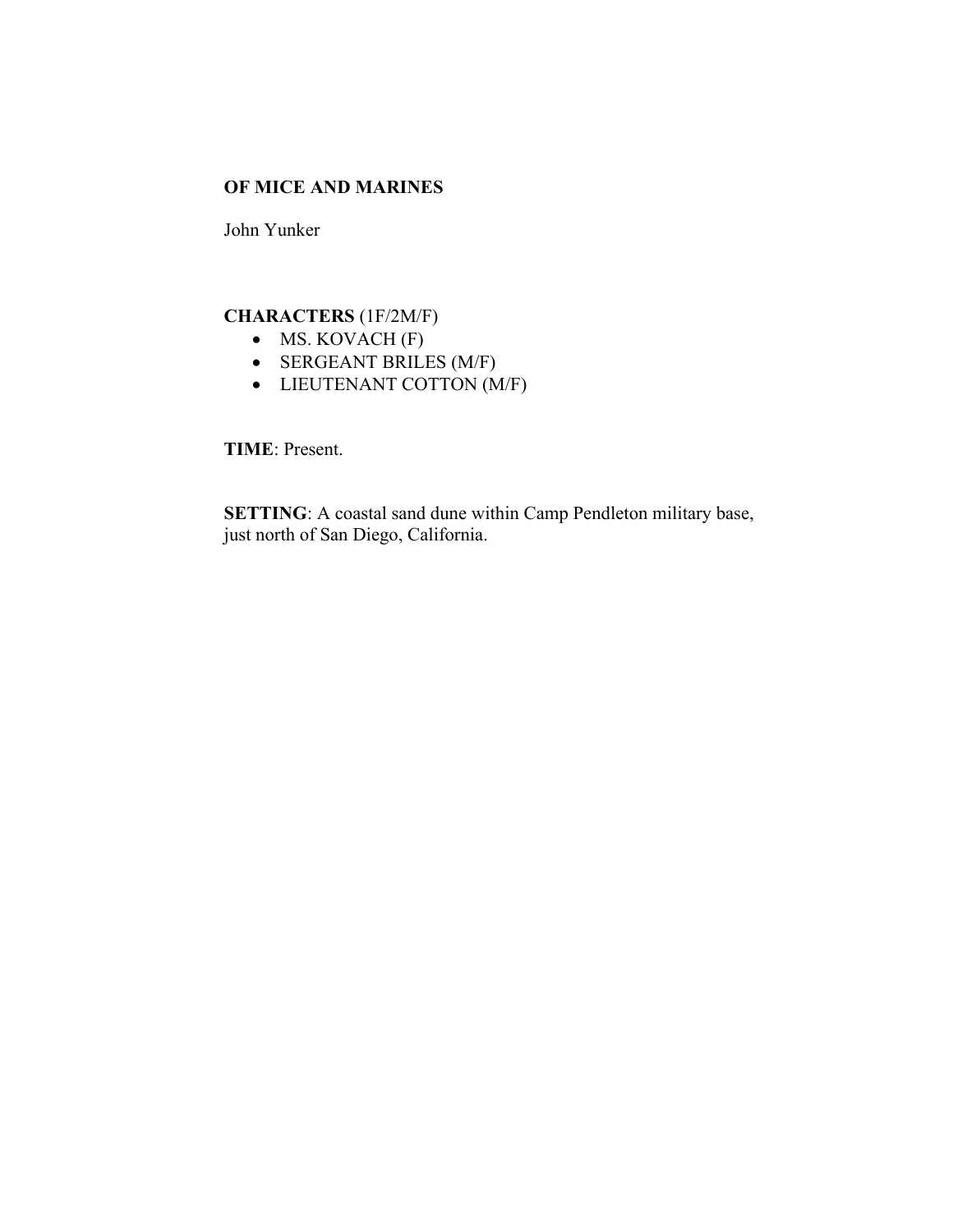# **SCENE 1**

*(There is an evening sun, sounds of seagulls and waves against the shore. The SERGEANT enters slowly, eyes on the ground, followed by the LIEUTENANT. The SERGEANT stops.)*

## SERGEANT

This is the spot, sir.

## LIEUTENANT

I don't see anything.

## SERGEANT

I read online that they're mostly nocturnal. It's probably under the sand somewhere.

## LIEUTENANT

If this all goes south, Sergeant, you'll be joining it.

### SERGEANT

Yes, sir.

### LIEUTENANT We do not want word of this to escalate, you understand?

### SERGEANT

I do, sir.

## LIEUTENANT

What the hell were you doing over here?

### SERGEANT

I've been running, sir, at dawn. Clears my head. The other morning I looked down and there it was.

## LIEUTENANT And your first instinct was to take its picture?

### SERGEANT

I was curious.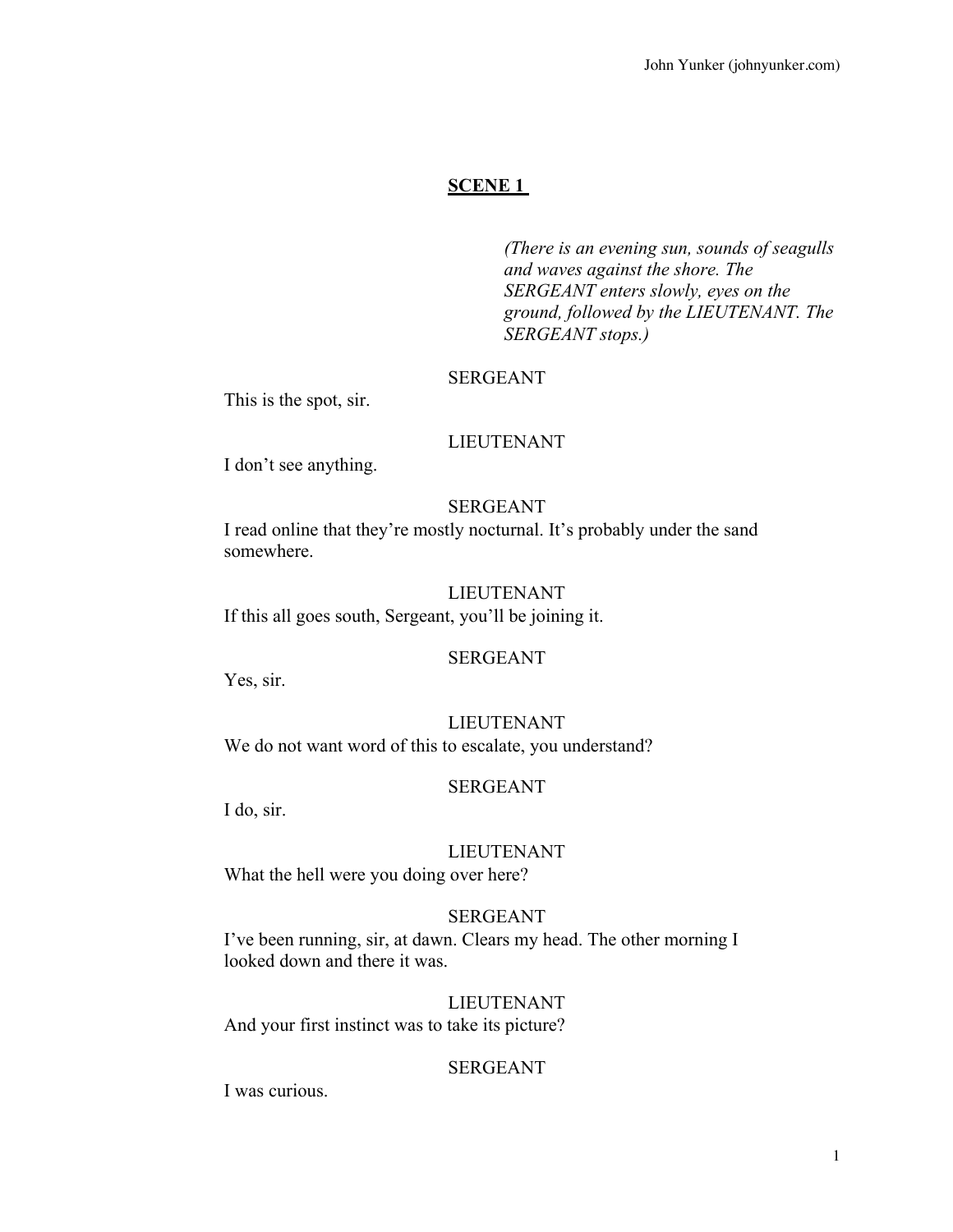### LIEUTENANT

Sergeant, there's no shame in cashing in a few weeks of leave. You've earned it.

### SERGEANT

Sir, I'm ready to go back.

## LIEUTENANT

And join what unit? You're all that's left of them Sergeant.

#### SERGEANT

I'm no good here, sir.

### LIEUTENANT

That's becoming increasingly obvious. *(pause)* How the hell did she get this photo?

#### SERGEANT

Sir, I only sent the photo to the San Diego Zoo. I thought they could identify it.

### LIEUTENANT

Be careful what you wish for, Sergeant.

#### SERGEANT

How was I to know it was endangered?

#### LIEUTENANT

That's your mistake. Just about every damn thing around here is endangered. The birds, seals, snakes, lizards. Your military career.

### *(MS. KOVACH enters, in a rush)*

### MS. KOVACH

I'm sorry I'm late. I got all turned around on this base and there was this horrendous accident on the freeway. I was sitting in traffic thinking to myself: Why send Marines into combat when California drivers are just as lethal? You must be Sergeant Briles.

### SERGEANT

Ms. Kovach. This is my commanding officer, Lieutenant Cotton, First Marine Division.

*(They shake hands.)*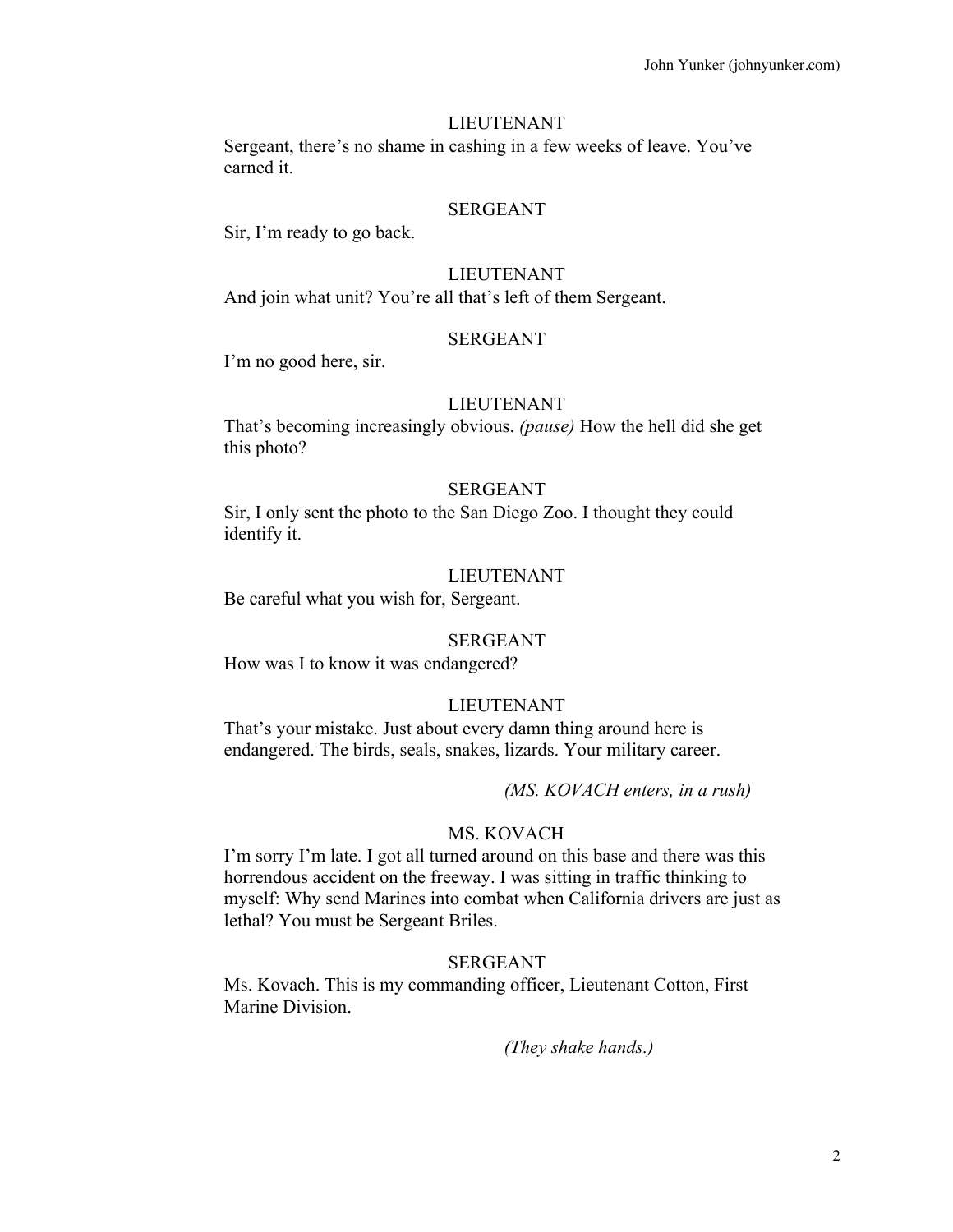Mr. Cotton. Sir. Thank you for meeting with me.

### LIEUTENANT

I have 20 *(glances at watch)* — make that 10 — minutes.

### MS. KOVACH

The photo. I've had several colleagues at the zoo examine at it, and we can confirm that it is indeed a Pacific Pocket Mouse. This is an extremely rare species of mouse, endemic to the Southern California coast.

#### LIEUTENANT

So now we have to worry about diseases.

#### MS. KOVACH

Umm, not epidemic. *Endemic*. They exist nowhere else in the world.

### LIEUTENANT

But they could carry diseases?

### MS. KOVACH

No. I mean, not to my knowledge. The fact is, we know very little about this mouse. There are fewer than 200 left alive. On the planet. Which is why you need to *protect* this nest, Lieutenant.

### LIEUTENANT

Ms. Kovach, Camp Pendleton has, by its very existence, protected 18 miles of Southern California coastline from commercial development. We protect more than a thousand species of rare plants and wildlife.

### MS. KOVACH

And that's impressive. Truly. All I'm asking is for you to add one more species to your list.

#### LIEUTENANT

One more species? This is a military installation. Not Noah's Ark.

### MS. KOVACH

You could at least install netting to keep your men off the sand dunes.

### LIEUTENANT

Netting won't stop an AAV.

#### *(AMANDA looks confused)*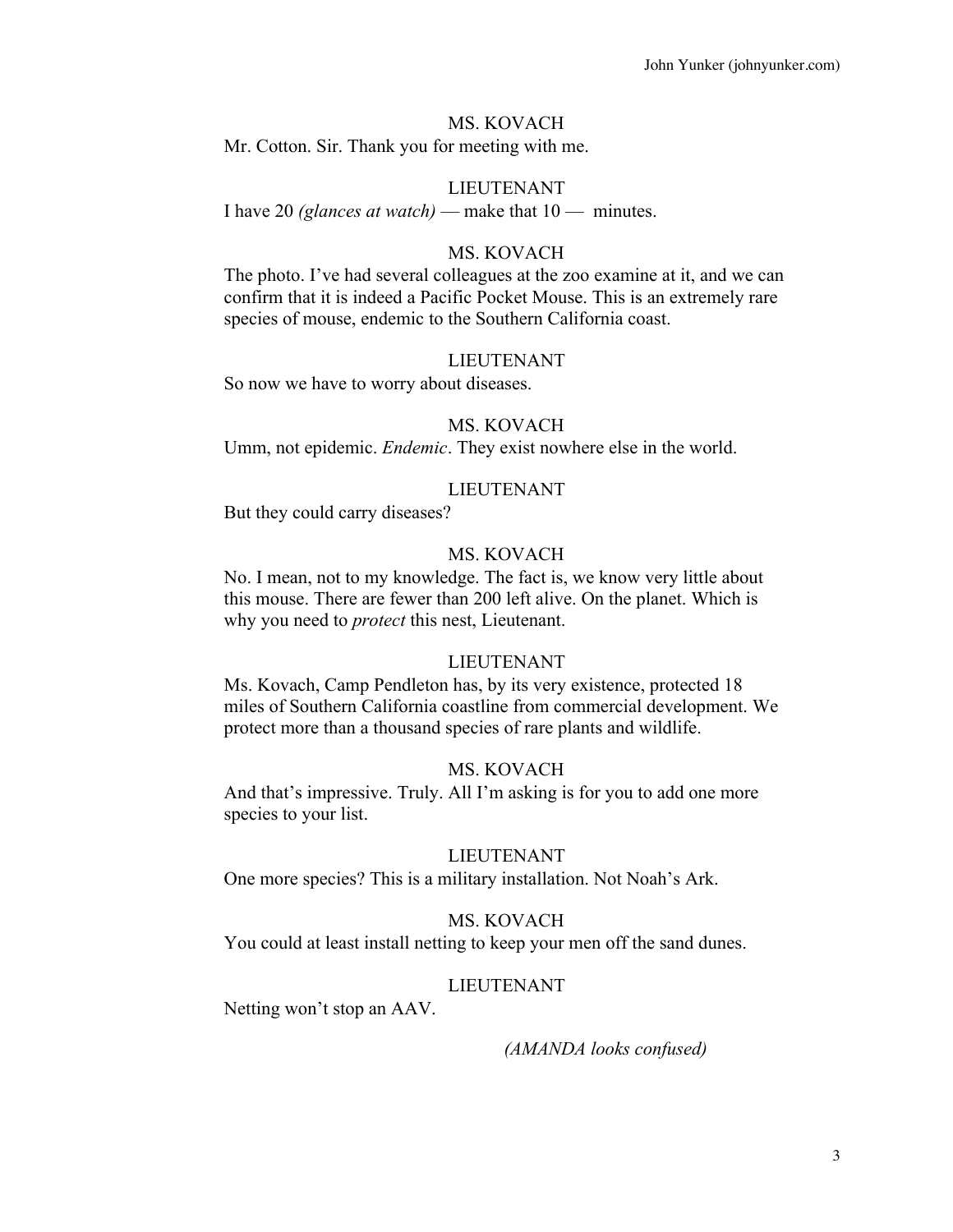#### SERGEANT

Amphibious assault vehicle.

### LIEUTENANT

Tomorrow morning there will be more than a thousand Marines and assorted heavy assault vehicles conducting an amphibious landing. Right where we're standing. Now we could, as you suggest, put up some netting. Maybe even post a KEEP OFF sign, though I suspect the Sergeant's men will use it for target practice.

### MS. KOVACH

Can't you use a different beach?

### LIEUTENANT

A different beach? How about Alpha Bravo? We shut that beach down five years ago thanks to a few hundred snowy plover nests. La Mesa beach is closed during seal pupping season. And the Santa Margarita River channel is completely off limits, and I don't even know what the hell we're protecting there. Now explain to me how I'm supposed to train Marines to land on beaches when, thanks to you and your colleagues, we have no more beaches?

#### MS. KOVACH

You're telling me you can't find one other landing spot across 18 miles of coastline?

### SERGEANT

I'm telling you that I'm done playing musical beaches. This has been our primary amphibious training ground for years, and I see no reason to change over a damn rat.

### MS. KOVACH

It's a mouse. And with all due respect Lieutenant, extinction is a very good reason.

#### SERGEANT

Perhaps we could relocate the mouse. Off base. Where he'd be safe. Wouldn't that work?

### MS. KOVACH

I suppose.

#### LIEUTENANT

Good. Can you do it today?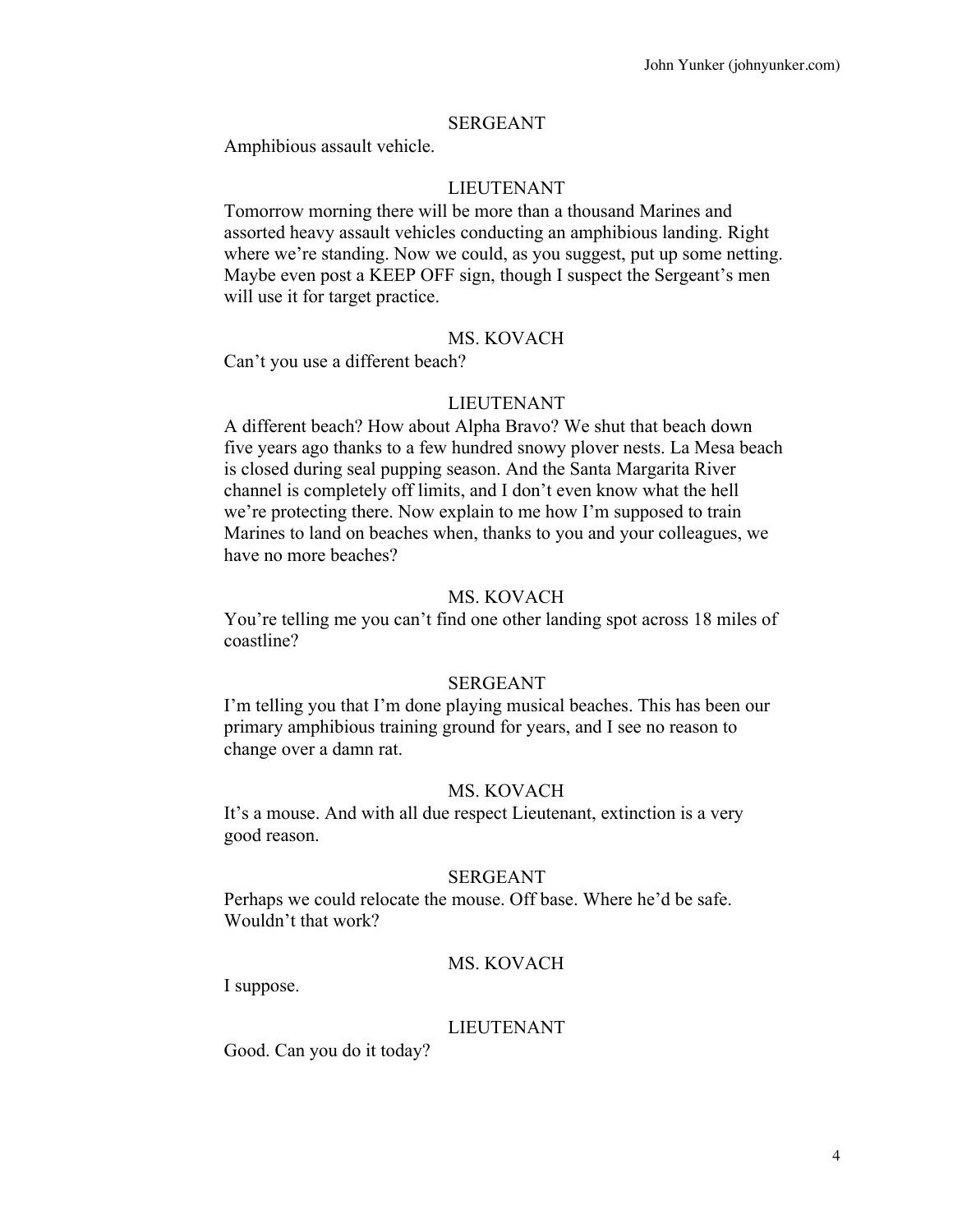Today? It could take weeks. First you have to locate the nest, or nests. Then you have to carefully identify and capture them.

## LIEUTENANT

Then I'm afraid you're too late. Besides, that rodent could be long gone by now.

MS. KOVACH

There it is.

## LIEUTENANT

What?

MS. KOVACH

By your foot.

## LIEUTENANT

*(jumps)*

Whoa!

*(Then, composing himself)*

Are we done here? Very good then. Sergeant Briles will escort you to your car.

## MS. KOVACH

Wait! I'm not finished.

## LIEUTENANT

There's nothing more to discuss.

## MS. KOVACH

I could file a lawsuit, Lieutenant.

### LIEUTENANT

Be my guest. We have lawyers too. And like all Marines, they love a good fight. The sergeant will escort you to your car.

*(LIEUTENANT exits)*

## MS. KOVACH

I can walk myself.

### SERGEANT

You parked on a firing range.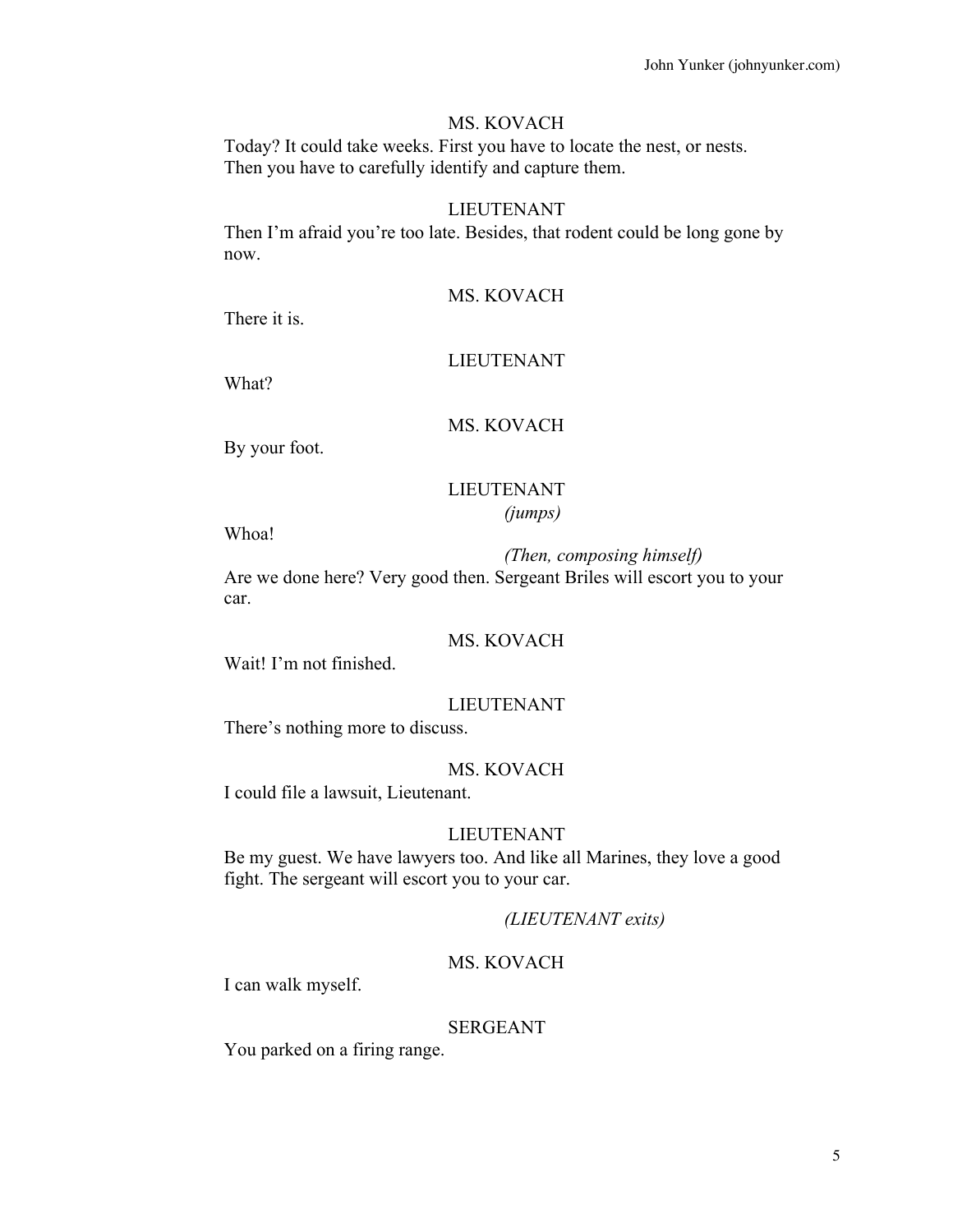Oh. Can I stay here a few minutes longer?

### SERGEANT

I don't think that's a good—

#### MS. KOVACH

At least let me say goodbye, Sergeant.

### *(SERGEANT gives MS. KOVACH*

*room. She kneels, searching.)*

If only I could find him again. I'd take him with me. They're such beautiful creatures. But so elusive. For nearly two decades scientists believed they were extinct. Yet they were here all along. We declare extinction when we're ready to give up; that doesn't mean the animal has. *(Looks up, toward the sea.* 

# *SERGEANT follows her eyes.)*

Millions of years of evolution and it all comes down to this small stretch of coastline. I can almost imagine things the way they were, not just a hundred, two hundred years ago. Eons. To that moment when the first mammals pulled themselves ashore.

#### SERGEANT

The first amphibious landing.

#### MS. KOVACH

And it's been all downhill from there.

## SERGEANT

Why mice?

### MS. KOVACH

Excuse me?

#### SERGEANT

Why protect this animal? Out of all animals?

## MS. KOVACH

Somebody has to. Sure, I could have picked one of the supermodels of endangered species—the red wolf, African penguin, killer whale. But I've always been partial to underdogs, or, in this case, undermice. Maybe it's because I identify with them. They're solitary creatures. And, until we humans came along, they had a great eye for real estate – they all live within two miles of the ocean.

#### SERGEANT

I shouldn't have shared that photo.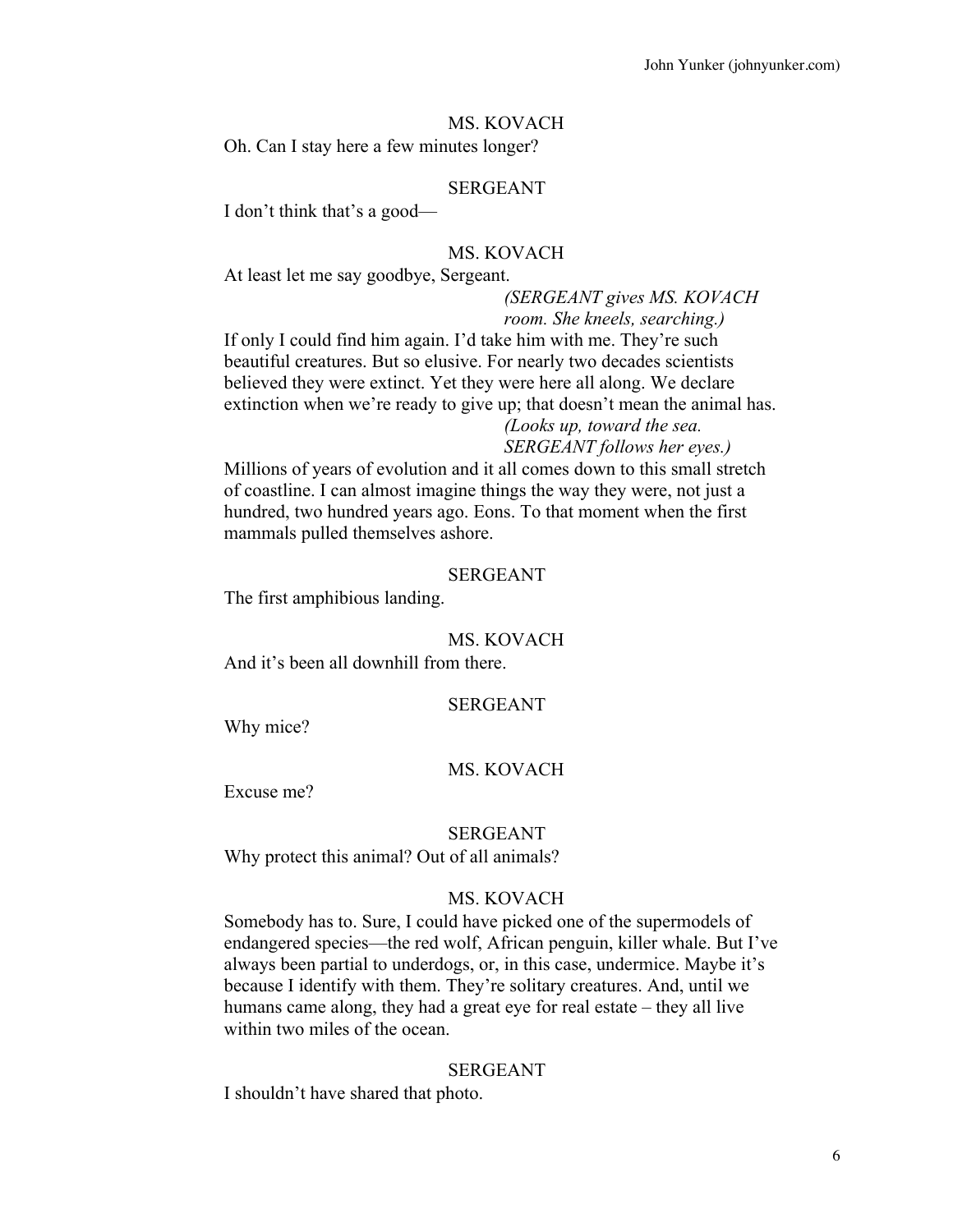I'm glad you did.

### SERGEANT

The thing is, right now, my job is about as unstable as this sand dune.

### MS. KOVACH Answer me this Sergeant. Why did you take that photo?

### SERGEANT

I wish to God I hadn't.

### MS. KOVACH

That's not an answer.

## SERGEANT

I don't know. Like I told the Lieutenant, I was curious. This beach. It's a perpetual war zone. Ordinance, tanks, troops. AAVs plowing through like rush hour on the freeway. I never imagined anything could survive here.

### MS. KOVACH

Every species needs a defender.

### SERGEANT

No. This ain't my fight. I'm supposed to be on the other side of that ocean, saving lives. Human lives. But people like you don't get that. You treat these animals like, like they're one of us. But they're only mice.

### MS. KOVACH

Only is a dangerous word, Sergeant. How many animals – humans and otherwise—have died as a result of that word?

### SERGEANT

I just meant we can't save everyone. We have to prioritize.

### MS. KOVACH

Point me to my car, Sergeant. I'll take my chances with the bullets.

#### SERGEANT

If you file a lawsuit, I could lose my job.

#### MS. KOVACH

You can't save everyone, Sergeant. We have to prioritize.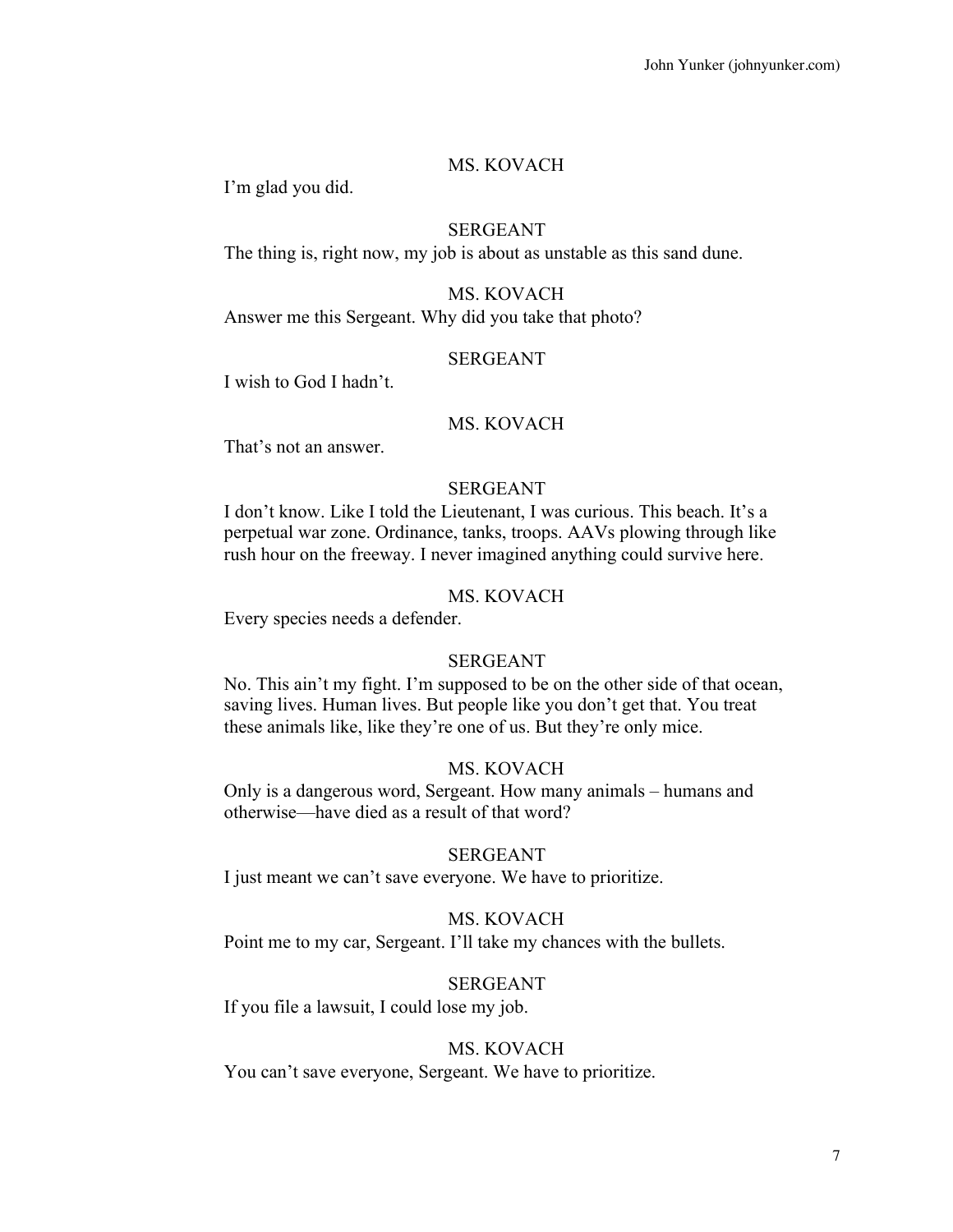### *(MS. KOVACH exits. The SERGEANT watches then turns his attention to the sand.)*

### SERGEANT

There you are. You happy now? See what a mess you've made of my life? *(Sits on the sand as light fades to night)*

Yeah, I know. You didn't take the damn picture. I took the damn picture. So now what? Improvise? Adapt? Overcome? The Marine way.

*(Light is fading fast)*

How do you do it? Stay alive with all this fighting going on above you? You don't look scarred — skittish, maybe, but you're a mouse. I guess you don't worry about not sleeping at night, being nocturnal and all. Maybe I should be nocturnal as well.

### *(Leans back onto the sand as the light fades to dark)*

You do have an eye for real estate. It's not fair. You find a sliver of sand free of homes, parking lots, people, and then we come through with our tanks and boots and bombs. But you do not give up. You keep on fighting. You improvise, you adapt, you over…

> *(We hear the sound of waves. Then the sun begins to rise. The SERGEANT is asleep.)*

#### LIEUTENANT (OFF)

Sergeant? Sergeant?

*(LIEUTENANT enters; sees the SERGEANT)*

Sergeant!

*(SERGEANT jumps to attention, salutes.)*

#### SERGEANT

Sir. Yes!

#### LIEUTENANT

Where the hell have you been?

### SERGEANT

Sir, I've been, I've been—running.

#### LIEUTENANT

You haven't heard, have you?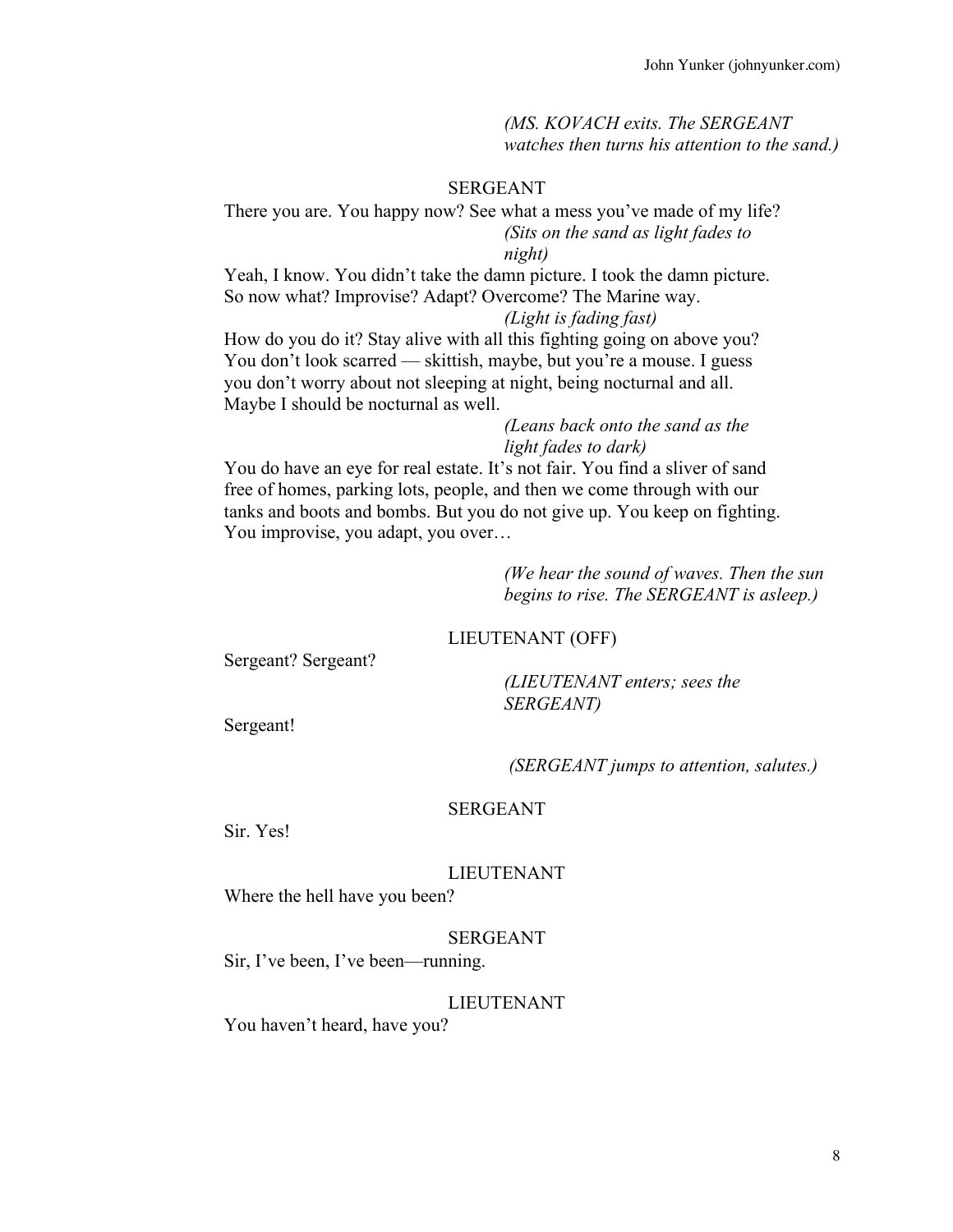### SERGEANT

Heard?

### LIEUTENANT

Car accident last night. On the freeway. I guess she was right about those California drivers.

## SERGEANT

Sir?

### LIEUTENANT

Ms. Kovach. Dead. Or, in her words, extinct.

#### SERGEANT

*(Lost in himself)*

Extinct?

### LIEUTENANT

Which means no lawsuit. Which means your ass is in the clear, and we're all set to kick off Dawn Blitz. Select your team's objective, Sergeant: Land or defend? Sergeant?

### SERGEANT

Defend.

#### LIEUTENANT

No photographs this time.

### SERGEANT

Yes, sir.

### *(The LIEUTENANT exits. The SERGEANT addresses the troops.)*

### SERGEANT

Marines. Gather 'round. Listen up. We are going to fortify our positions back in those hills and wait until the AAVs pass over this coastal line. *(The sun brightens.)*

Wait. Change in plans. We're going to improvise. We will not retreat. Instead, I want a perimeter established around this beachhead, right here. Nobody — no Humvees, no AAVs — nothing gets through this line. *(Steps forward.)*

Take your positions. We will defend this sand dune. Protect it at all costs. Improvise. Adapt. Overcome.